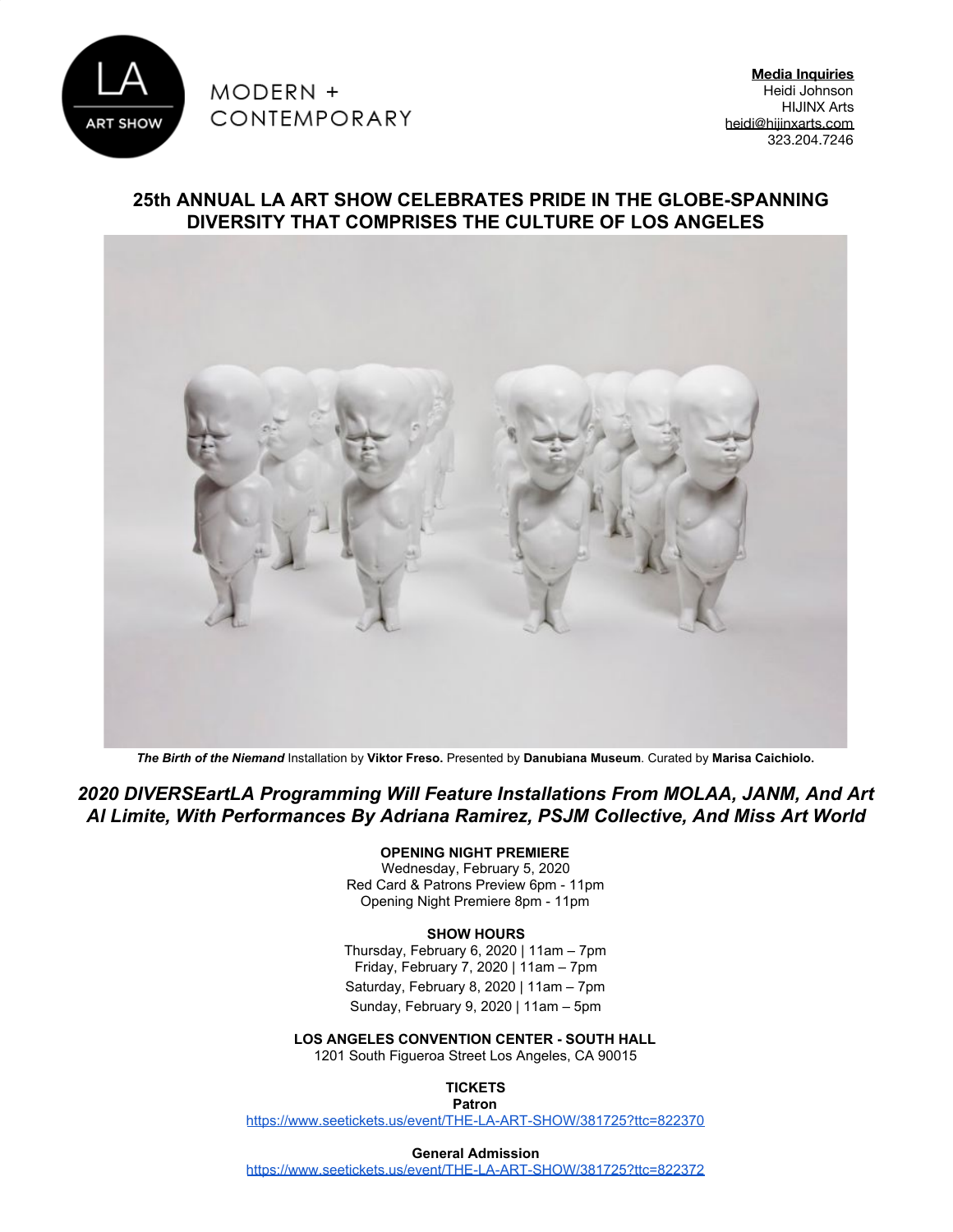

**Media Inquiries** Heidi Johnson HIJINX Arts [heidi@hijinxarts.com](mailto:heidi@thinkhijinx.com) 323.204.7246

**The 25th Annual LA Art Show**, the most comprehensive international contemporary art show in America, will officially kick-off the city's art season at the **Los Angeles Convention Center** on February 5, 2020. This year will be the largest lineup of art programming in the city's history. Curated by **Marisa Caichiolo,** the third edition of the **DIVERSEartLA** showcase will be a full on celebration of pride in LA's cultural diversity. This special programming section within the fair is dedicated to exhibiting the institutions, artists and non-profits from Southern California, around the Pacific Rim, and beyond, donating 20,000 square feet of exhibition space to the participating organizations. The work is not for sale.

So far, 2020 lineup for **DIVERSEartLA** includes **LACMA, The Broad**, **Japanese American National Museum**, **La Neomudejar Museum** from Madrid, **MOLAA, Art Al Limite, LA Art Association**, the **UCLA Chicano Studies Research Center**, and many others. For the first time ever, work will be presented by the **Danubiana Museum** of Bratislava, with a special exhibition from the collection of **Homeira Goldstein**, and more. Proving to be popular in years past, the performance programming for the 2020 DIVERSEartLA includes work by **PSJM Collective** from Spain and artist **Miss Art World**, presented by the **LA Art Association**.

"We are thrilled to celebrate the 25th anniversary of the LA Art Show with a rare yet magnificent event that will reflect LA's vast natural spaces and cultural diversity," says DIVERSEartLA curator **Marisa Caichiolo**. "While the city's communities reflect a wide variety of ethnic backgrounds, its environment reflects a richness of natural areas. Next year's curatorial focus will be expanded to embrace and celebrate those art institutions and art collectors who support LA's blossoming art community."

This year's **DIVERSEartLA** programming includes:

# **Exhibitions**

#### **PYRAMIDS** Created by **Gronk**

Presented by **LACMA** and the **UCLA Chicano Studies Research Center**. Curated by **Chon Noriega**.

For his new work called "Pyramids," L.A. artist Gronk will be reimaging the opera stage he originally designed and painted in 2013 for Peter Sellar's adaptation of Purcell's semi-opera "The Indian Queen" (1695). That work connected Purcell' fanciful notions of the Conquest with current issues of immigration and authoritarianism. During the run of the LA Art Show, Gronk will be painting on a full-size mock-up of a theatrical stage, providing visitors with a behind-the-curtain view of his artistic practice as well as of the set making involved in performance and media culture. Unlike a theatrical performance, the set design will be completed only after the exhibition closes and the audience is gone. Rather than see a finished work, visitors will be able to interact with the artist, participating in the process of making a "political theater" for our contemporary moment. Programs will include a dialogue between Gronk and Peter Sellars, and an impromptu performance, both using the theatrical space created by "Pyramids."

## **I See You, I Am Seen: On the Impact of the Diversity Apprenticeship Program** Presented by **The Broad**. Curated by **George Luna Peña**.

In recent years, initiatives to diversify art museum staff have accrued considerable currency. Although more work is still needed, the calls for greater diversity have rippled through the art world. In Los Angeles, **The Broad** has been a leading institution in this work through its innovative **Diversity Apprenticeship Program (DAP)**. A full-time, paid apprenticeship in art handling and preparations for those underrepresented on museum staffs, the DAP is shifting demographics and changing the landscape of equity in the museum field. Taking its title from a speech by educator and former Black Panther party member **Ericka Huggins** to the **American Alliance of Museums**, this space features immersive photography and video which highlight the first-hand experiences of DAP participants as they build museum careers.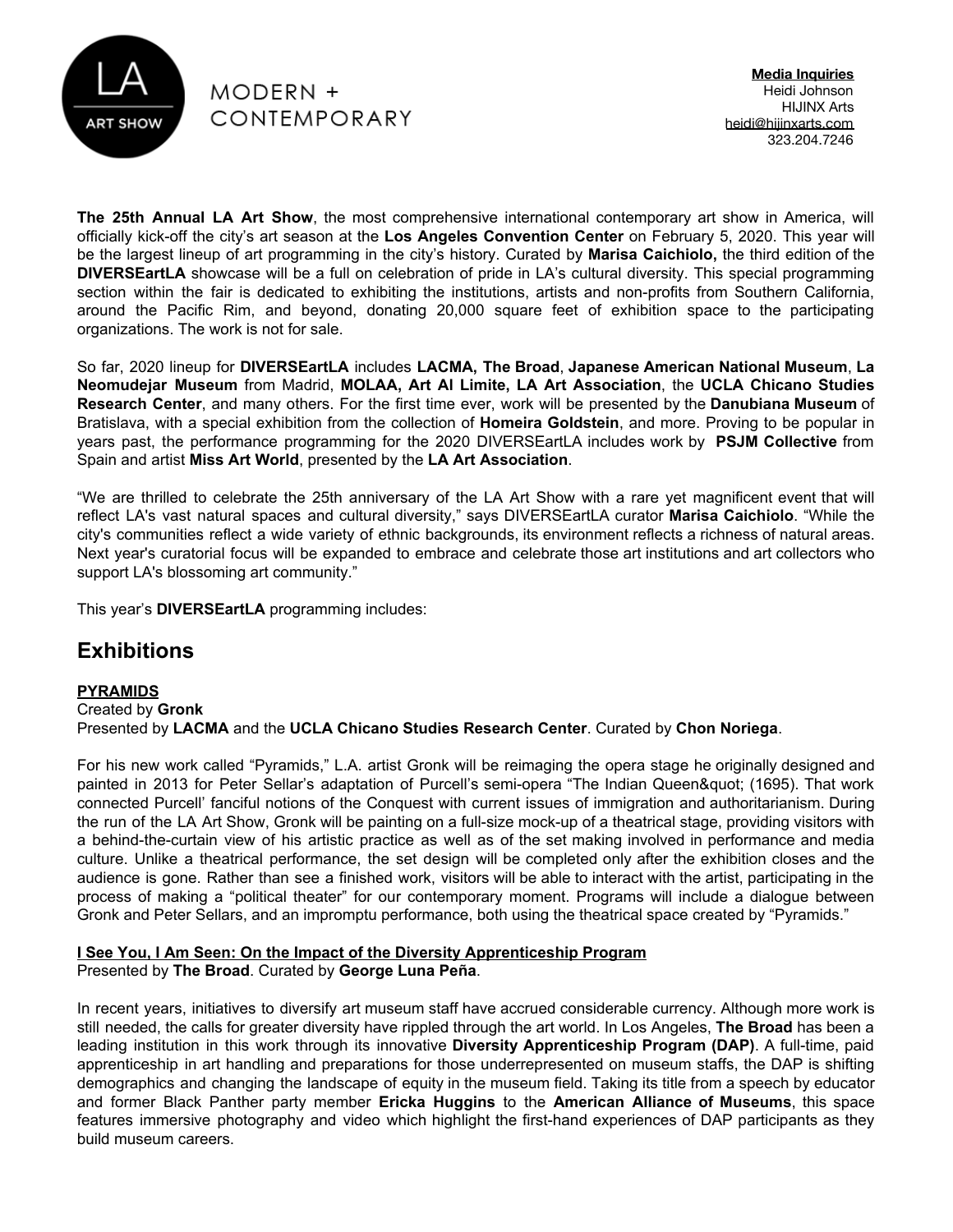

### **Dactiloscopia Rosa: Video Art and Queer Constructions** Presented by **La Neomudejar Museum.** Curated by **Nestor Prieto**

The exhibition will be from the archive materials, documentations and teachings from the transfeminist and queer archive of Spain's **La Neomudejar Museum**, didactic materials from the constructions of social movements that managed to pass the social perspective that existed on the LGTBQ community in the 70s, 80s and 90s in Spain under the Franco cictatorship. The audiovisual material is a compilation of demonstrations, celebrations, activist works and vintage posters. The first version of this installation outside of the Museum La Neomudejar was in 2018 at the Matadero Space in Madrid, parallel to the world pride celebration in the city. This exhibition serves as a chronology of the movement of sexual liberation of the LGTBQ community in Spain, from 1970 to 2016.

## **TRANSCENDIENTS: Heroes at Borders by Taiji Terasaki**

## Presented by **Japanese American National Museum (JANM)**. Curated by **Emily Anderson, PhD**.

TRANSCENDIENTS is a unique collaboration between artist **Taiji Terasaki** and JANM that honors the "heroes at borders," individuals that advocate and fight for those who face discrimination, prejudice and inequity at borders both physical and conceptual. These heroes, whether known or unsung, inspire their fellow Americans, their neighborhoods and communities, government policy, and social change. By illuminating their stories, we hope to educate museum-goers about their work and inspire a spirit of unity and action in support of democracy and justice for all. This exhibition spotlights important figures working to overcome and transcend borders that reinforce discrimination, inequity, and intolerance. Whether it be those fighting to rectify human rights injustices and to counter anti-immigrant sentiments and actions, members of the LGBTQ+ community seeking equal rights, women pressing for equal pay, or religious adherents who want to worship in safety, these heroes use their personal experiences to build bridges of understanding that connect us at the core of our collective humanity.

## **MOLAA Pride**

#### By artists **Leo Chiachio** and **Daniel Giannone** Presented by **Museum of Latin American Art**. Curated by **Gabriela Urtiaga.**

In order to commemorate local and international LGBTQ+ communities around the world, **The Museum of Latin American Art (MOLAA)** is presenting an installation about diversity and pride in collaboration with world-known Argentinian artists **Leo Chiachio** and **Daniel Giannone**. The 112 ft. long textile installation was created by the artists in collaboration with more than 3,000 members of the Long Beach and Los Angeles communities during the artists' MOLAA residency between March and May of 2019. Visitors and community members were invited to contribute their own messages about the meaning of diversity and acceptance to the banner, before it was carried by over 100 volunteers at the Long Beach Pride Parade in July 2019. The Museum highlights underrepresented voices in Latin America, the US and around the world. This installation represents the commitment of MOLAA towards the values of diversity and inclusion for all.

## **Del Sur, Retratos de Punta Arenas y Valparaíso**

By artist **Vicente González Mimica**

## Presented by **AMA (Art Museum of the Americas Organization of American States)** Curated by **Fabian Goncalvez Borrega**.

In this exhibition, González presents black-and-white portraits of two cities in the south of Chile. Like in the Charles Dickens novel *A Tale of Two Cities*, one city (London) is described as law-abiding and orderly—analogous to how the artist presents Punta Arenas—is contrasted with a largely politically agitated city (Paris), which is how González sees Valparaíso. As the artist describes: "The city is violent to me at first sight, perhaps with the character of who has made himself. It grows every day like the jungle that penetrates its streams in all the hills that make it up to reach the sea. It is not planned, it only occupies the spaces left by nature, like plants in an abandoned garden."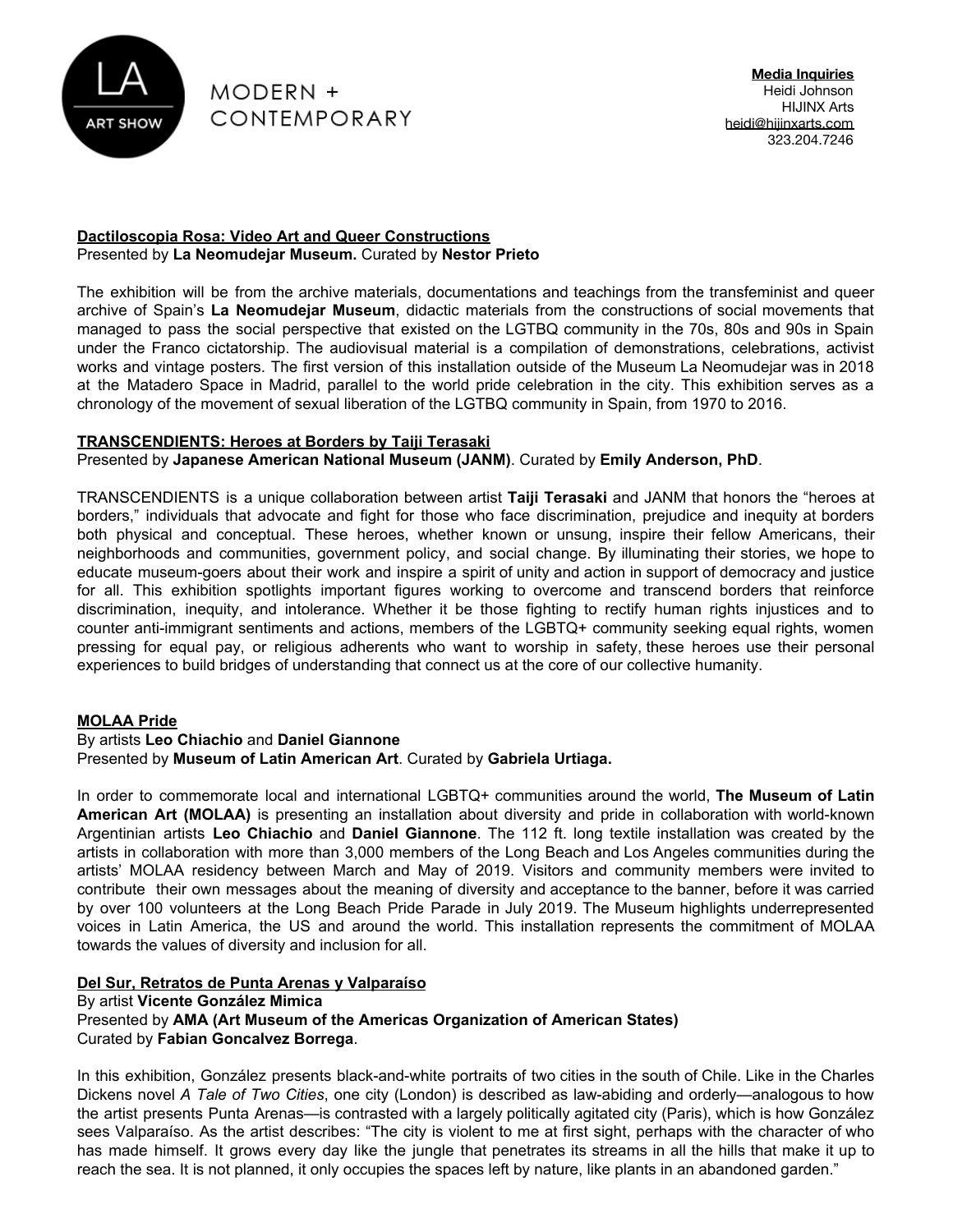

**Media Inquiries** Heidi Johnson HIJINX Arts [heidi@hijinxarts.com](mailto:heidi@thinkhijinx.com) 323.204.7246

In González's Liceo series, he celebrates the individual achievements of each student, while seeing the fruits of hard work of families, teachers, and friends. They have been suspended in a time defining adolescence and hope. These students' portraits in school uniforms, in long Liceo hallways and in workshops wearing trade uniforms, is reminiscent of a hopeful past. It is as if González were evoking the ancestors who arrived to these shores to fulfill dreams and prosper. As Alfred Doblin wrote on August Sanders' portraits of German people: they are a maximized expression of the combined efforts of a social class, where the greatest achievement is the taming of individuality. He adds that it was their desire to succeed that brought them to this point, and that belonging to this place ultimately held them back as people.

## **"The Birth of the Niemand" Installation**

Created by artist **Viktor Freso.**

#### Presented by **Danubiana Museum**. Curated by **Marisa Caichiolo**

**The Birth of the Niemand** consists of 16 large sculptures placed on a square pedestal. They represent a whole range of negative emotions that people try to hide in their lives, such as maliciousness, inferiority complex, and unhealthy self-confidence. Artist **Viktor Freso** studied in Bratislava at the Academy of Fine Arts and Design in Bratislava and in Prague at the Academy of Fine Arts where he graduated and received his diploma in 2003. Frešo belongs to the most remarkable figures of the contemporary art after the year 2000 in the region of the former Czechoslovakia. His work and overall approach to art is rather untypical but at the same time they reflect the situation in the society and culture. The artist creates sophisticated concepts and projects presenting them as seemingly simple closed "Pieces of art". He is often critical in his works and aggressively expresses his contempt of the art scene itself and its processes but with a light, humorous and playful undertone. One of the most fascinating elements of his creation is the seeming counterpoint of emphasis on huge, grandiose EGO connected with a Gesture in combination with disarming self-ironic humility. His ability to reveal dark sides of his soul or stumbles and throw them to the world regardless of consequences shift the author´s concepts to broader possibilities of perception of the reasons of his work. Viktor Frešo is interested in direct, efficient, visual tools. He prefers short interval between action and reaction and conditions of quick recognition of relations between the expressing "me" and the indication "he". Therefore the form of a brief slogan suits him. Whether he intervenes into public space or exhibits in galleries he takes care that an immediate creative action shows itself in the execution – a GESTURE. Another very typical aspect is the interference into the world of media where without any respect he publicly presents his radical and often despising opinions of the society and art scene which might irritate and provoke a discussion about what is and what is not acceptable as contemporary art or just a self-centred affect of the artist. Recently among other things the author devotes himself to the art of sculpture and painting.

**Subjectivity & Collecting** Presented by **Art Al Limite of Chile** Featuring **Juan Yarur, AMA Foundation (Chile), Ca.Sa (Chile), AAL (Chile), Kim Martindale (USA), Lidia Rubinstein (USA), Kai Loebach (USA) .** Curated by **Elisa Massardo & Marisa Caichiolo**

**AAL** is proud to present works from different world-class art collections focusing on the Subjectivity of Collecting in the contemporary art world today. Each collector will bring one Latin American artist from their collection. The collectors are **Juan Yarur, AMA Foundation (Chile), Ca.Sa (Chile), AAL (Chile), Kim Martindale (USA), Lidia Rubinstein (USA), Kai Loebach (USA) .**

**Special Collector's Exhibition: Homeira Goldstein** Artist **Tim Tompkins** selected by collector. Curated by **Marisa Caichiolo**

An artist in nature and vision, an avid contemporary art collector, **Homeira Goldstein** spends most of her time promoting art culture in Greater Los Angeles, and championing emerging and mid-career artists. She has also been featured on the front page of several periodicals and has been interviewed on local TV channels for the enhancing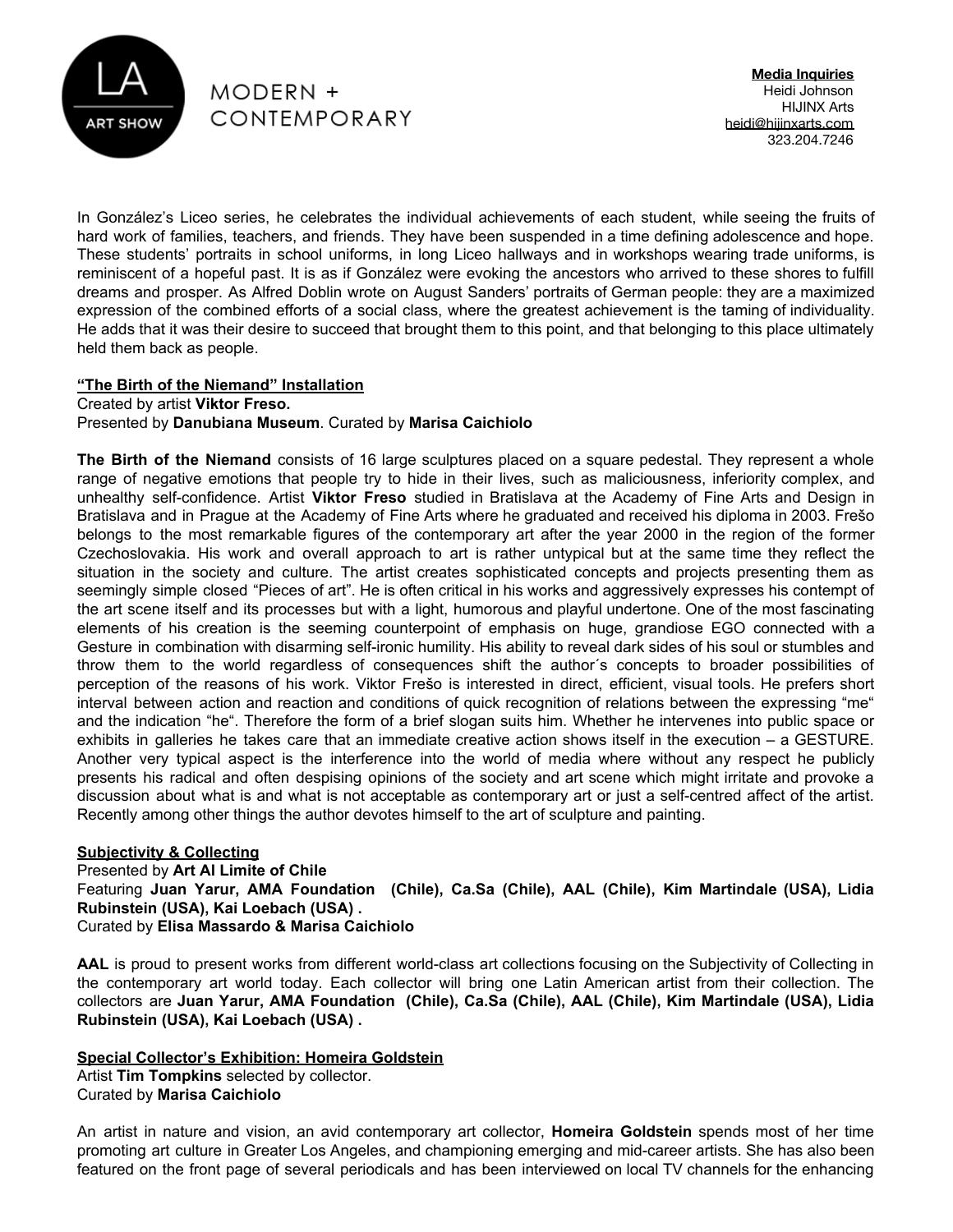

**Media Inquiries** Heidi Johnson HIJINX Arts [heidi@hijinxarts.com](mailto:heidi@thinkhijinx.com) 323.204.7246

art culture in community life. She was honored as 2002 woman of the year by the Congress, State Senate, State Assembly, County of Los Angeles, and City of Manhattan Beach for her dynamic leadership in enriching the art environment in the Greater South Bay.

# **Performances**

#### **There Could Be A Monster Inside You** Performed by **PSJM Collective (Spain)**

**PSJM** is an art collective made up of **Pablo San José** (Mieres, 1969) and **Cynthia Viera** (Las Palmas, 1973). PSJM acts as a trademark, addressing issues of the artwork in the market, communication with consumers, or function as an artistic quality, using communication resources borrowed from spectacle and capitalism to underscore the paradoxes produced by its unbridled development. PSJM has exhibited in New York ("The Real Royal Trip… by the Arts", PS1-MOMA, in collaboration with El Perro and Aitor Méndez), Miami ("Deluxe", Galería Casas Reigner), Cologne (KunstKöln04, Galería Blanca Soto), Berlin (ART FORUM 05 and "Shopped to Death", Tuteurhaus), Sao Paulo (Galería Baró Cruz) and London ("Scope 05", Ethan Cohen Gallery), as well as in several group and solo exhibitions in Spain, such as "Globos Sonda" in MUSAC. The trademark PSJM is represented by Espacio Líquido in Gijon, Blanca Soto in Madrid, Riflemaker de Londres and Saro León in Las Palmas G.C.

At LA Art Show, PSJM will present the same performance they created for the 58th Venice Biennale, one of its corporate performances in which uniformed hostesses interact with the public in order to cause alarm and reflection. Combining marketing and totalitarianism, using the strategy of "overidentification" theorized by Zizek, the collective presents itself aesthetically, appropriating the strategies and modes of seduction of the capitalist system in an authoritarian way.

#### **"I Will Be" - Interactive Space Intervention** Created by **Adriana Ramirez (Colombia)**

**Adriana Ramirez** is a conceptual artist from Colombia. Her work has been part of biennials and exhibitions in different parts of the world. They often make use of collective participation. This platform has an axis she refers to as "The Fifth Power." It is every one ́s capacity to decide and become the creator of his or her own destiny, and therefore the responsible of the community ́s future. It is based on two premises: the first is that we do not come to this world only to know ourselves, but to create ourselves; and the second: that every individual is surrounded by a social group that exists thanks to language. When one affirms something, language is used to describe reality; it means that words depend on the world which already exists; for instance, "Today it is raining." On the other hand, when one declares something, language is used to construct reality, therefore our world will depend on the words pronounced; for example, "Today I will listen before I speak."

#### **"Diversity Walks And Talks"** By artist **Miss Art World** Presented by **Los Angeles Art Association / Gallery 825** Curated by **Peter Mays**

The "Diversity Walks And Talks" performance invites the diverse proclaimers of LA's culture to strut the runway in celebration of their uniqueness. A variety of participants will be pre-selected and interviewed about what diversity means to them. Their interviews will play during the runway either in video or audio format. Spectators will also be recruited live to walk the runway. A photographer at the end of the runway will document all individuals and their photos will be instantly displayed on a runway wall. This performance, like LA's fashion and celebrity culture, is high energy, fast paced, and confident.

More will be announced as it's confirmed.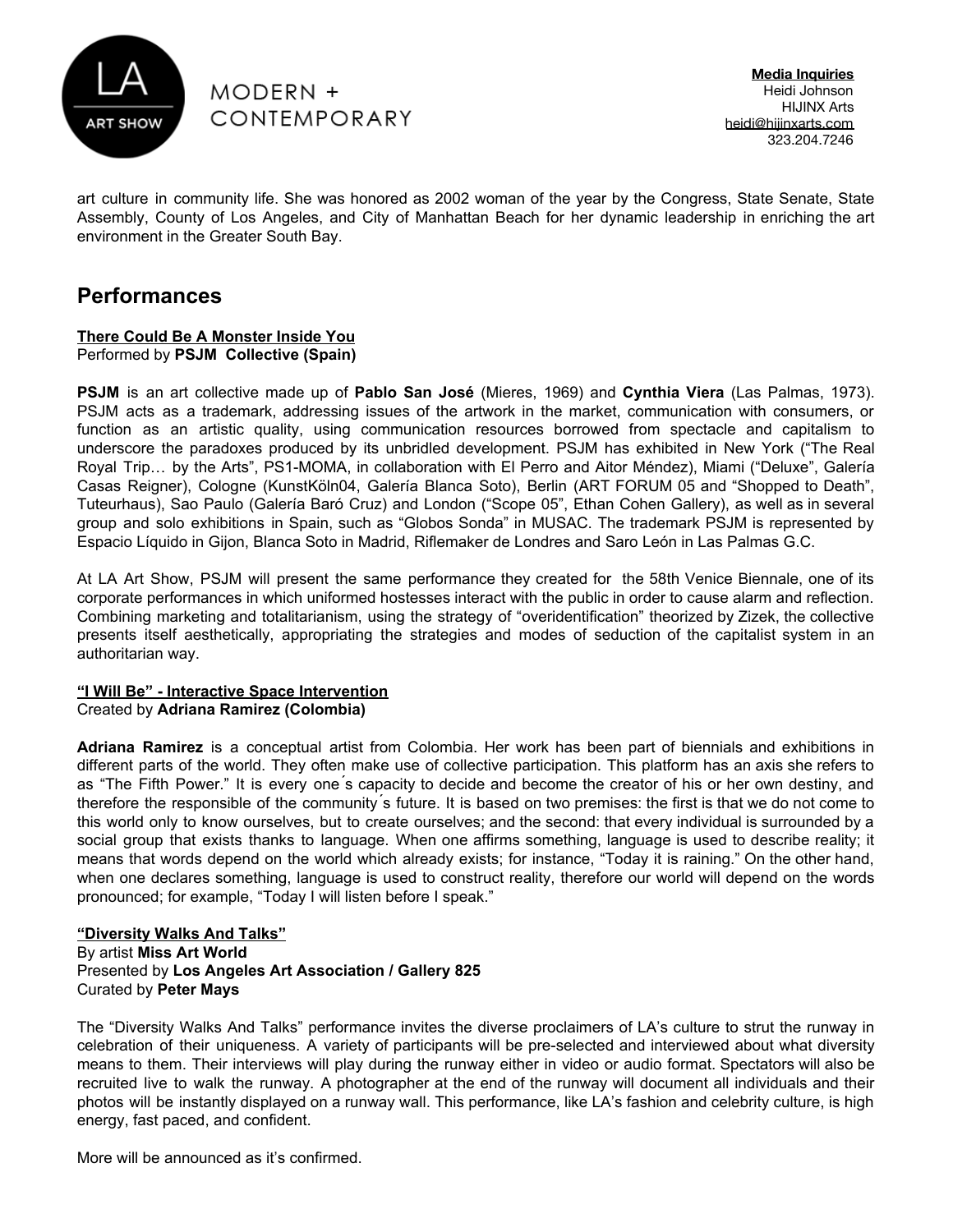

had on our city and looking forward to expanding the show even further."

**Media Inquiries** Heidi Johnson HIJINX Arts [heidi@hijinxarts.com](mailto:heidi@thinkhijinx.com) 323.204.7246

As part of the **Featured Exhibition** lineup, last year's **Ink**, a pan-Asian ink painting showcase, is returning even bigger for 2020, featuring work from the **Tokyo National Museum, CoSpace (China), Gallery Kitai (Japan),** and many other exhibitors.

For the first time ever, LA Art Show will be hosting a special programming section named the **European Pavilion**, highlighting the world-class exhibitors hailing from Western Europe. **Patrick Painter Gallery, SM Fine Art, Zeal House, Mizuma Art Gallery** and **Kamiya Co., LTD** are all returning for **CORE**.

Since its inception, the **LA Art Show** has spear-headed the rise of the city as a world-class art destination. In 2009, the show was named as the anchor event of **Los Angeles Arts Month** by the **City of Los Angeles**, and its move to the LA Convention Center is largely credited for instigating the revival of DTLA. Over the course of its 25 yeras, the show has also showcased some of the most talked-about exhibitions and performances in the world. In 2010, LA Art Show launched street art into the mainstream with an exhibition featuring live painting by legends like **Retna** and **Mear One**. In 2014, LAAS premiered **Venice Biennale** artist **Zhang Yu**'s "Fingerprints" exhibition before showcasing works at the **Metropolitan Museum of Art**. More recent editions of the LA Art Show have exhibited **Lluis Barba's** "Traveller in Time: The Fragility of the Historical Memory and Political Powers," **Raphael Montañez Ortiz**' couch destruction performance, **Eugenia Vargas Pereira's** "Talking Head Transmitter," and more. "For 25 years, LA Art Show has been raising the profile of the LA art scene, as well as bringing more and more compelling art to our market," says LA Art Show producer **Kim Martindale**. "I'm excited by the clear impact this has

Gallery applications are currently being accepted. Apply at [www.laartshow.com/exhibitor-application.](https://www.laartshow.com/exhibitor-application/) For more information please contact [info@laartshow.com](mailto:info@laartshow.com) or call 310.822.9145. More information will be announced as it is confirmed.

## *About Marisa Caichiolo*

Marisa Caichiolo is an Argentinean artist, curator and international art consultant currently living in Los Angeles. She studied art history and curatorial studies and holds a double PhD in Art History and Psychology. Her research focuses primarily on the impact that social and political changes have on society, and she explores cultural exchanges and fluctuations at both the theoretical and the practical level. Her curatorial projects span a wide range of topics and have been shown internationally at some of the world's most prestigious museums and institutions, such as MUSA Museum of the Arts in Guadalajara, (Mexico); Centro Cultural Kirchner in Buenos Aires, (Argentina); DOX Contemporary Arts Center in Prague (Czech Republic); Frost Museum in Miami (USA); PVC Palos Verdes Cultural Center in Palos Verdes (California); Building Bridges Art Foundation in Los Angeles (California); KATARA Cultural Center in Doha (Qatar); Sharjah Museum of Contemporary Art, Dubai (Emirates); Museum of Anaheim in Anaheim (California); Telefónica Art Foundation in Santiago de Chile (Chile), among many others.

Caichiolo is also the Founder and Director of Building Bridges Art Exchange – an international non-profit organization based in Los Angeles dedicated to the promotion of critical thinking through art, research and local and international exchange programs with the organization's multiple partners (i.e. art institutions, schools, universities, artists in residence, etcetera) across the world. She is also an active Board Member of the Bugatti Foundation in Italy and NOW ART LA in Los Angeles. She has also been part of the curatorial team at several International Biennials like the Casablanca Biennale, the Sharjah Biennale, the Project Behind The Wall at the Cuban Biennale and the Biennial of the Americas in Denver, Colorado among others.

#### *About the LA Art Show*

The LA Art Show creates one of the largest international art fairs in the United States, providing an exciting, immersive, insider art experience to sponsors, their select guests and VIP clients. The show attracts an elite roster of national and international galleries, acclaimed artists, highly regarded curators, architects, design professionals, along with discerning collectors. This innovative, exceptional cultural environment attracts executives and board members of Southern California businesses, state, county, and municipal government representatives, as well as